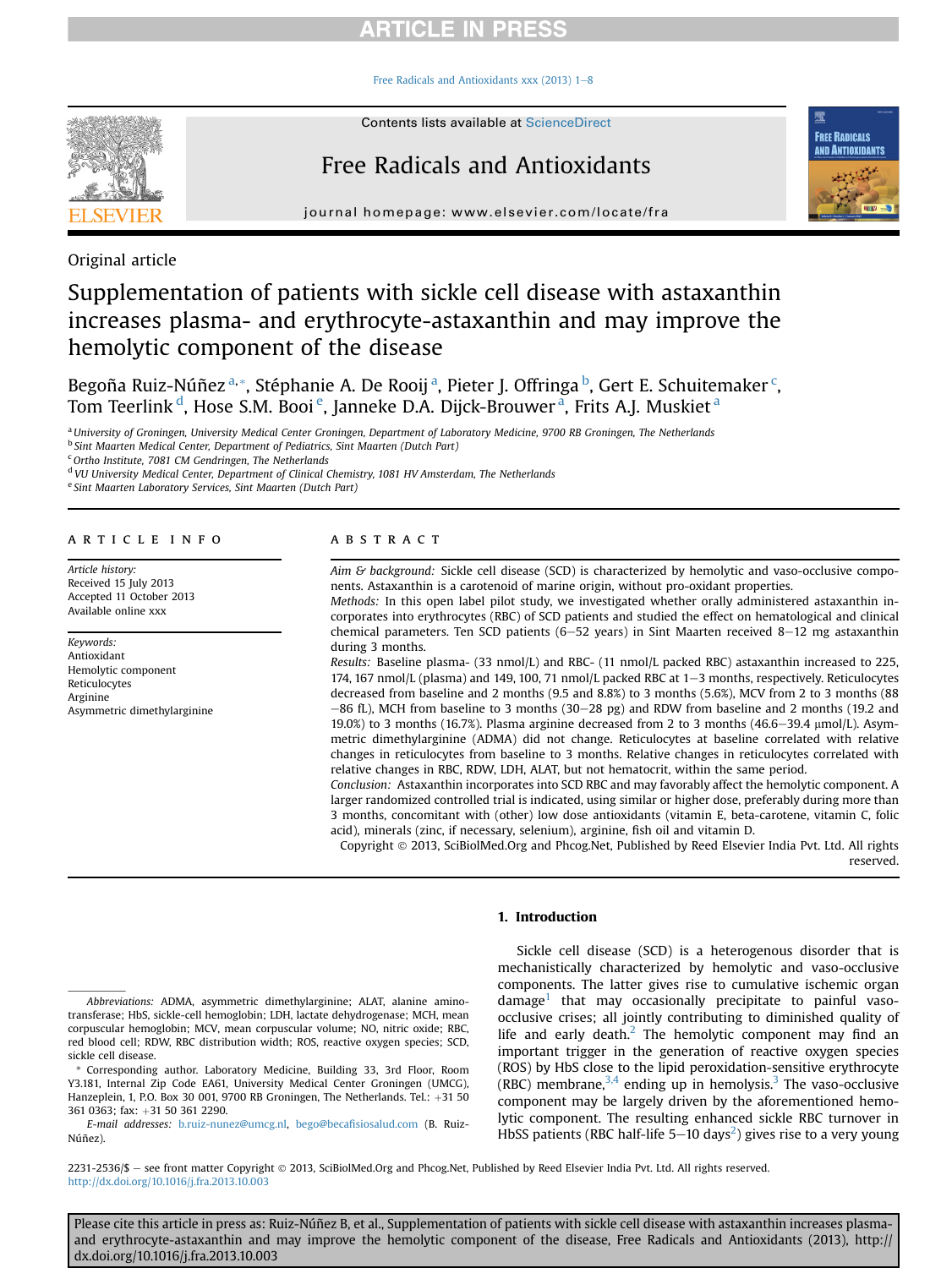## **RTICLE IN PRESS**

<span id="page-1-0"></span>2 B. Ruiz-Núñez et al. / Free Radicals and Antioxidants xxx (2013) 1–8

RBC population with a tendency to adhere to activated vascular endothelium, $5$  notably in the post-capillary venules.<sup>[6](#page-6-0)</sup> While sickle RBCs activate the vascular endothelium, the activated endothelium expresses adhesion molecules, providing a pro-adhesive surface for young RBCs and leukocytes.<sup>7</sup> The hemolytic component also negatively affects the hemodynamic stability by reducing nitric oxide (NO) availability $8$  through different mechanisms, including NO scavenging by cell-free hemoglobin,<sup>9</sup> increased circulating arginase activity, $10,11$  low levels of circulating arginine (NO pre- $(curstor)^{12}$  $(curstor)^{12}$  $(curstor)^{12}$  and inhibition of NO-synthase through the presence of increased plasma asymmetric dimethylarginine (ADMA). $13,14$  The elevated plasma ADMA levels in SCD patients relate to the hemolytic component $13,15$  and may derive from proteolysis following hemolytic stress.<sup>16,17</sup>

Targeting the hemolytic component, and notably oxidative stress, by amelioration of the devastating vaso-occlusive component seems a logical intervention strategy for SCD. Oxidative stress may indeed aggravate the symptoms of  $SCD<sup>18</sup>$  $SCD<sup>18</sup>$  $SCD<sup>18</sup>$  and may be counteracted by naturally occurring low-toxicity nutrients.<sup>19,20</sup> Probably due to the increased and constant need to neutralize the oxidative stress, SCD patients exhibit important depletions of various antioxidants, $21$  including retinol, alpha-tocopherol, and  $\beta$ -carotene, together with a reduced activity of RBC Cu/Zn-superoxide dis-mutase and Se-glutathione peroxidase.<sup>[22](#page-6-0)</sup> Various trials with naturally occurring antioxidants with promising outcomes have been reported, including those with vitamin  $E<sub>1</sub><sup>23</sup>$  curcuminoids,<sup>[24](#page-6-0)</sup> aged garlic extract,  $25$  N-acetylcysteine  $26$  and zinc.  $27$ 

symmetric dimethylarginine; WBC, white blood cells.

Astaxanthin is a unique carotenoid. The natural form, predominantly of marine origin, is an antioxidant without pro-oxidant properties $^{28-30}$  $^{28-30}$  $^{28-30}$  $^{28-30}$  $^{28-30}$  or side-effects after oral intake.<sup>[31](#page-7-0)</sup> It belongs to the xanthophyll family, providing the pink-red color to certain microalgae (i.e. *Haematococcus pluvialis*) $32$  and accumulates in various animals higher in the food chain such as flamingoes, salmon, shrimps and crayfish. $33$  The astaxanthin molecule spans the phospholipid double layer of cell membranes due to its two polar head groups that are interspaced by a branched carbon atom chain containing 9 conjugated double bonds. Among the carotenoids that have been shown to incorporate into RBCs of healthy subjects, we can find  $\beta$ -carotene,  $34,35$  lutein  $36$  and astaxanthin.  $37$  Astaxanthin has been found to enhance the immune response,  $38,39$  to decrease oxidative damage-related symptoms $37,40$  and has been proven effective in several diseases and conditions, such as Alzheimer's disease, $41$  obesity, $39$  asthma, enlarged prostate, $42$  osteoarthritis and rheumatoid arthritis.<sup>[43](#page-7-0)</sup>

Due to its unique antioxidant properties, we hypothesized that astaxanthin supplementation might ameliorate the hemolytic component of SCD. For this purpose, we performed an open label pilot study with 10 SCD patients in Dutch Sint Maarten (Caribbean Sea;  $18.0237^{\circ}$ N 63.0458 $^{\circ}$ W). The transatlantic slave trade introduced the sickle gene into the former Dutch Caribbean, giving rise to an estimated heterozygote (HbAS) prevalence of 6.84% in Sint Maarten, 2.65% in Aruba, and 5.03% in Curaçao. It was estimated that Dutch Sint Maarten harbors 122 SCD patients (40 HbSS and 82 HbSC) among its 50,300 inhabitants.<sup>[44](#page-7-0)</sup> We investigated the effect of

#### Table 1

Astaxanthin in plasma and erythrocytes together with hematological and clinical parameters during 3 months oral supplementation of sickle cell patients with astaxanthin.

|                                        | Reference values         | Sampling point               |                                 |                          |                          |
|----------------------------------------|--------------------------|------------------------------|---------------------------------|--------------------------|--------------------------|
|                                        |                          | Baseline                     | 1 month                         | 2 months                 | 3 months                 |
| Plasma astaxanthin (nmol/L)            | $\qquad \qquad -$        | 33.3 $(18.5 - 80.3)^{b,c,d}$ | 224.6 $(84.3 - 510.2)^a$        | 173.9 $(75.1 - 324.3)^a$ | 166.6 $(68.8 - 281.1)^a$ |
| RBC-astaxanthin (nmol/L packed cells)  | $\overline{\phantom{0}}$ | 11.2 $(1.2-32.1)^{b,c,d}$    | 148.5 (39.5-400.9) <sup>a</sup> | 100.3 $(22.3 - 180.4)^a$ | 71.3 $(3.4 - 131.5)^a$   |
| % Astaxanthin in RBC                   |                          | 36.2 $(4.0-149.9)^{b}$       | 66.2 $(33.2 - 164.9)^a$         | 58.7 (29.6-100.1)        | $51.0(18.9 - 80.8)$      |
| (with plasma astaxanthin $= 100\%)$    |                          |                              |                                 |                          |                          |
| Hemoglobin (g/dL)                      | $12.0 - 15.0$            | $8.3(6.9 - 10.1)$            | $8.4(7.0-10.2)$                 | $8.7(8.3 - 9.7)$         | $8.6(7.3 - 11.2)$        |
| Hematocrit (%)                         | $37.0 - 52.0$            | $28.2(23.6 - 36.9)$          | $26.1(21.4-30.3)$               | $27.6(25.4 - 30.4)$      | $25.1(19.3 - 31.0)$      |
| RBC $(10^3/\mu L)$                     | $4.20 - 6.10$            | $2.85(2.13 - 4.16)$          | $3.00(2.13 - 4.54)$             | $3.10(2.30 - 4.43)$      | $3.20(2.09 - 4.86)$      |
| Reticulocytes (%)                      | $0.5 - 2.5$              | $9.5(3.3 - 17.7)^d$          | $8.5(5.0 - 15.5)$               | 8.8 $(3.7-15.7)^d$       | 5.6 $(1.8-10.7)^{a,c}$   |
| RDW(%)                                 | $11.5 - 14.5$            | 19.2 $(14.9 - 23.3)^d$       | $19.1(14.2 - 22.7)$             | 19.0 $(15.2 - 22.4)^d$   | 16.7 $(12.0-20.0)^{a,c}$ |
| MCV(fL)                                | $80.0 - 99.0$            | 88.4 (74.9-102.0)            | $85.8(72.1 - 103.0)$            | 87.8 $(68.6 - 106.0)^d$  | 85.5 $(69.1 - 99.6)^c$   |
| MCH (pg)                               | $27.0 - 31.0$            | 29.8 $(24.0-35.3)^d$         | $28.9(22.5 - 36.3)$             | $28.9(21.4 - 36.4)$      | 28.0 $(20.2-35.5)^{a}$   |
| MCHC (g/dL)                            | $33.0 - 37.0$            | 33.7 (30.8-35.7)             | $33.6(31.2 - 37.8)$             | $32.8(30.3 - 36.9)$      | $32.5(29.3 - 35.6)$      |
| WBC $(10^3/\mu L)$                     | $4.8 - 10.8$             | $15.2(4.6 - 50.6)$           | $10.0(4.4 - 20.0)$              | $8.9(3.6 - 12.2)$        | $9.4(3.3 - 14.7)$        |
| Neutrophils (%)                        | $37.0 - 80.0$            | $41.0(17.2 - 60.9)$          | $42.2(27.6 - 59.7)$             | $45.3(29.5 - 59.0)$      | $44.5(24.9 - 65.5)$      |
| Lymphocytes (%)                        | $10.0 - 50.0$            | $43.9(20.6 - 75.0)$          | $40.3(26.4 - 55.2)$             | $37.0(24.8 - 47.5)$      | $40.3(25.6 - 63.2)$      |
| Monocytes (%)                          | $0.0 - 12.0$             | $8.6(2.3 - 13.7)$            | $10.3(3.6 - 19.5)$              | $10.0(3.8 - 20.2)$       | $7.5(2.4 - 14.9)$        |
| Eosinophils (%)                        | $0.0 - 6.0$              | $4.8(0.9 - 14.7)$            | $5.3(1.3 - 15.5)$               | $6.2(0.7-16.8)$          | $6.3(1.0 - 21.0)$        |
| Basophils (%)                          | $0.0 - 2.0$              | $1.7(0.5-4.4)$               | $2.0(0.5-4.0)$                  | $1.7(0.7-2.6)$           | $1.4(0.5-3.0)$           |
| Platelets $(10^3/\mu L)$               | $150 - 450$              | 376 (157-538)                | 399 (167-644)                   | 421 (136-705)            | 383 (157-659)            |
| MPV(fL)                                | $7.4 - 10.4$             | $9.0(7.2 - 13.3)$            | $8.9(7.4 - 11.8)$               | $8.6(6.3 - 11.7)$        | $8.4(7.1 - 10.8)$        |
| LDH (U/L)                              | $336 - 618$              | 1322 (775-2250)              | 1247 (743-1845)                 | 1201 (665-1551)          | 1144 (703-1628)          |
| Total bilirubin (mg/dL)                | $0.2 - 1.1$              | $3.19(1.5 - 5.9)$            | $3.7(1.6 - 7.4)$                | $3.1(1.2 - 6.4)$         | $2.9(1.4 - 7.8)$         |
| Indirect bilirubin (mg/dL)             | $\overline{\phantom{0}}$ | $3.1(1.4 - 5.8)$             | $3.6(1.5 - 7.3)$                | $3.0(1.1 - 6.3)$         | $2.8(1.3 - 7.7)$         |
| Creatinine (mg/dL)                     | $0.7 - 1.2$              | $0.6(0.4-1.0)$               | $0.6(0.3-0.9)$                  | $0.6(0.3-0.9)$           | $0.6(0.4-0.9)$           |
| $CRP$ (mg/dL)                          | $0.0 - 0.8$              | $1.3(0.0 - 3.8)$             | $0.9(0.0-1.3)$                  | $1.3(0.0 - 3.0)$         | $3.3(0.0 - 9.0)$         |
| $ALAT$ (U/L)                           | $50 - 120$               | $33(20 - 42)$                | $38(20 - 70)$                   | $34(9-63)$               | $41(23-67)$              |
| Arginine (umol/L)                      | $94.2 \pm 25.8^*$        | $45.2(13.2 - 62.5)$          | $46.0(21.1 - 65.3)$             | 46.6 $(26.6 - 65.9)^d$   | 39.4 $(16.4 - 60.4)^c$   |
| Homoarginine (µmol/L)                  | $1.50 \pm 0.52***$       | $1.18(0.80 - 1.43)$          | $1.20(0.81 - 1.95)$             | $1.18(0.72 - 2.00)$      | $1.14(0.84 - 1.57)$      |
| ADMA (µmol/L)                          | $0.42 \pm 0.06^*$        | $0.75(0.59 - 0.94)$          | $0.76(0.69 - 0.88)$             | $0.78(0.63 - 1.10)$      | $0.74(0.64 - 0.95)$      |
| SDMA (umol/L)                          | $0.47 \pm 0.08^*$        | $0.55(0.40 - 0.90)$          | $0.56(0.41 - 0.82)$             | $0.54(0.42 - 0.75)$      | $0.53(0.36 - 0.76)$      |
| ADMA/Arginine $\times$ 10 <sup>3</sup> | $3.9 - 4.8***$           | $20.8(11.8 - 61.5)$          | $19.44(11.41 - 41.9)$           | 18.26 (10.7-32.2)        | $21.8(11.8 - 58.1)$      |

Data are means (range) for 10 patients. Paired-samples t-tests applying Bonferroni correction were used to determine whether there were significant differences within the different measurement points in all the measured parameters. <sup>a</sup>, significantly different from baseline (p <0.01); <sup>b</sup>, significantly different from 1 month (p <0.01); <sup>c</sup>, significantly different from 2 months (p <0.01); <sup>d</sup>, significantly different from 3 months (p <0.01). \* Data from Ref. [48](#page-7-0); \*\* Data from Ref. [50](#page-7-0); \*\*\* Data from Ref. [13](#page-6-0). Abbreviations: ADMA, asymmetric dimethylarginine; ALAT, alanine aminotransferase; LDH, lactate dehydrogenase; MCH, mean corpuscular hemoglobin; MCHC, mean corpuscular hemoglobin concentration; MCV, mean corpuscular volume; MPV, mean platelet volume; RBC, red blood cells; RDW, red blood cell distribution width; SDMA,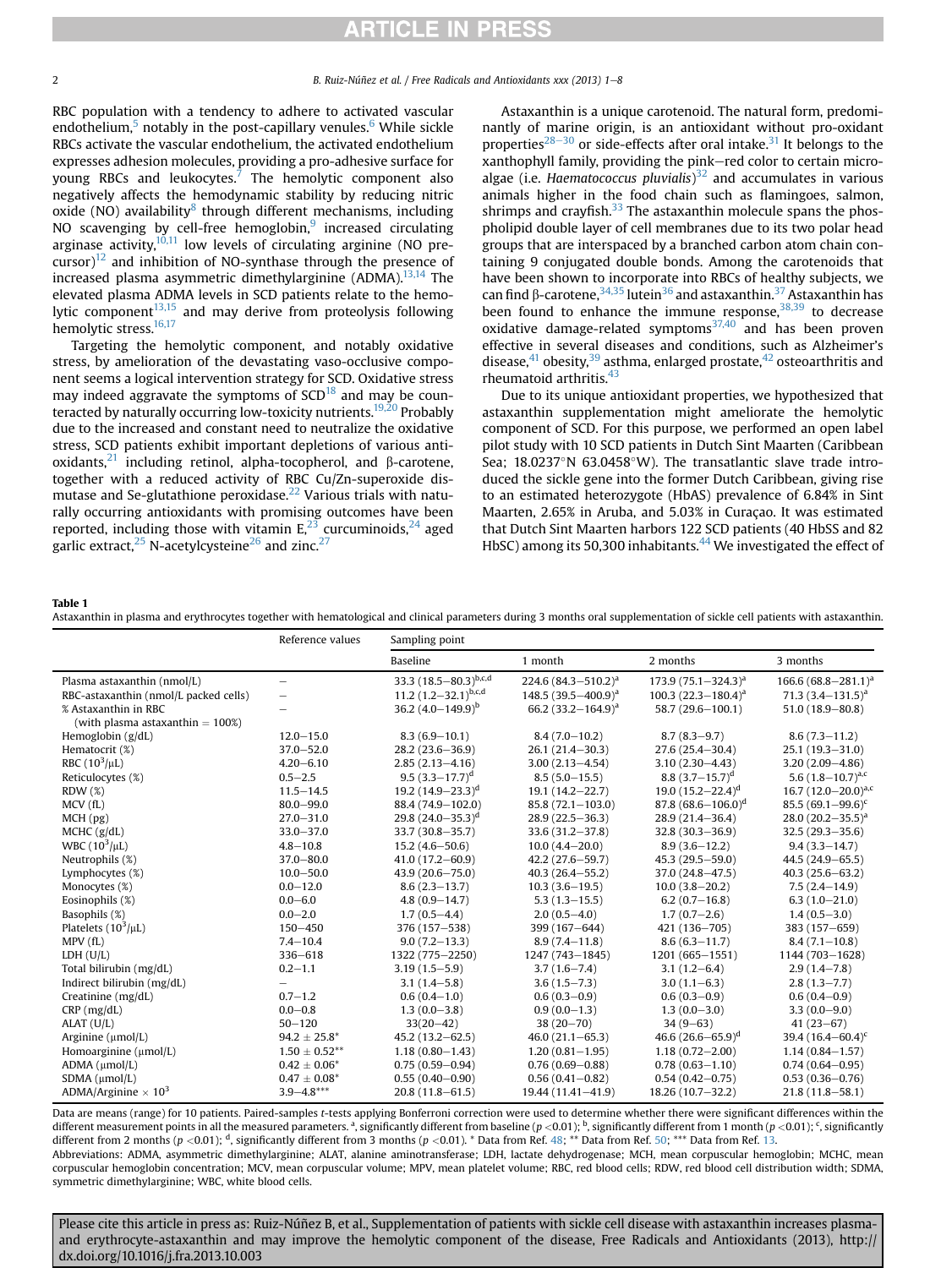<span id="page-2-0"></span>a daily  $8-12$  mg oral dose during 3 months, on plasma- and RBCastaxanthin levels (primary goal) and several hematological and clinical chemical parameters (secondary goal), including reticulocyte count, mean corpuscular volume (MCV), RBC distribution width (RDW), lactate dehydrogenase (LDH) and ADMA.

#### 2. Materials and methods

#### 2.1. Study design and study group

In this open label pilot intervention study, we included 10 laboratory-confirmed SCD outpatients (7 adults, 3 children, of which 3 males and 7 females, mean age 31 years, range 6-52 years) from the Sint Maarten Medical Centre, with a mean height of 170 cm (range 155 $-$ 195 cm), mean weight of 58 kg (range 29 $-$ 91 kg) and mean body mass index of 21 kg/m<sup>2</sup> (range 16–27 kg/  $\text{m}^2$ ). Exclusion criteria were painful crisis and blood transfusion in the preceding 4 weeks and 4 months respectively, pregnancy or the desire to get pregnant in the following 3 months, lactation, active infections and/or auto-immune inflammatory diseases. Drop-out criterion was blood transfusion during the study. Most of the information was obtained from their medical records. Weight and length were measured on the spot.

All participants received verbal and written explanation of the objectives and procedure of the study and subsequently provided us with written informed consent for being included in the study. All procedures followed were in accordance with the ethical standards of the responsible committee on human experimentation (institutional and national) and with the Helsinki Declaration of 1975, as revised in 2008. All procedures involving human subjects were approved by the Sint Maarten Medical Center-Medical Staff Medical Ethical Committee (1A-09-2011, dated September 6, 2011).

#### 2.2. Astaxanthin supplementation

Patients were instructed to take a daily dose of  $8-12$  mg astaxanthin (soft gel gelatin capsules containing an astaxanthin extract from the alga H. pluvialis; Cyanotech) during 3 months. The



Fig. 1. Courses of plasma astaxanthin (panel A) and RBC-astaxanthin (panel B), red cell distribution width (panel C) and reticulocytes (panel D) of SCD patients during 3 months oral supplementation with astaxanthin. Patients ( $n = 10$ ) received 8 or 12 mg astaxanthin (12 mg/70 kg) daily during 3 months. Each soft gel capsule contained 4 mg astaxanthin, 10 IU vitamin E (d-alpha-tocopherol), 64 µg ß-carotene, 40 µg lutein and 72 µg canthaxanthin. Dotted lines represent the courses of individual SCD patients; bold lines represent their means. Both plasma- (panel A) and RBC- (panel B) astaxanthin increased from baseline to 1–3 months supplementation. There were high intra- and inter-individual variations in both plasma- and RBC-astaxanthin concentrations. RDW (panel C) decreased from both baseline and 2 months to 3 months, and reticulocytes (panel D) decreased from 2 to 3 months. Abbreviations: RBC, red blood cells, RDW, red blood cell distribution width.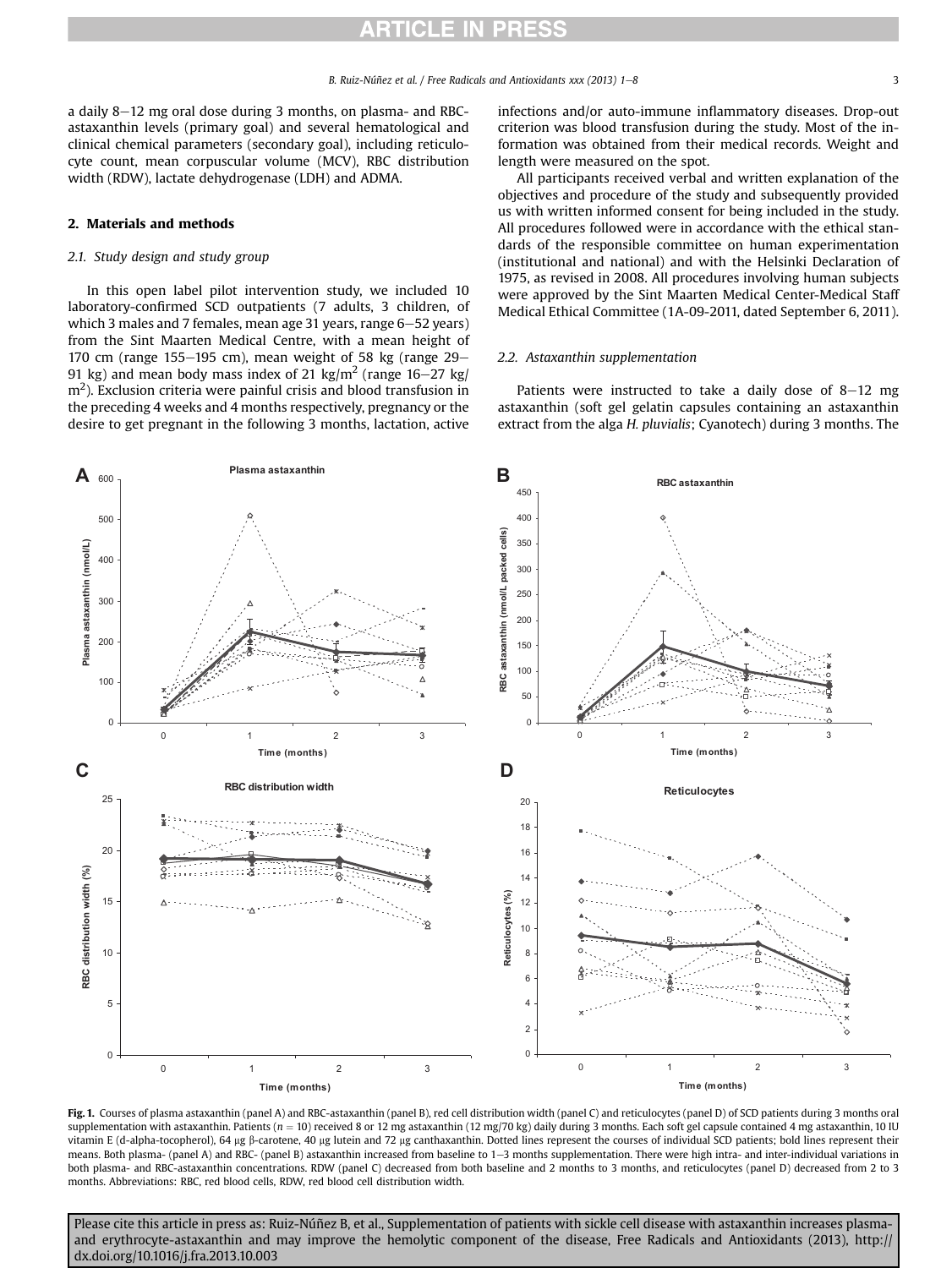## **ARTICLE IN PRESS**

<span id="page-3-0"></span>4 B. Ruiz-Núñez et al. / Free Radicals and Antioxidants xxx (2013) 1–8



Fig. 2. Correlations of reticulocytes at baseline or percentage changes in reticulocytes from baseline to 3 months with changes in hematological parameters in the same period. Panel A: Significant negative correlation of reticulocytes at baseline (in %) with the relative change (in %) of reticulocytes from baseline to 3 months. The correlation suggests that patients with the highest reticulocyte percentages at baseline may have benefited most from astaxanthin supplementation. Panel B: Significant positive correlation between the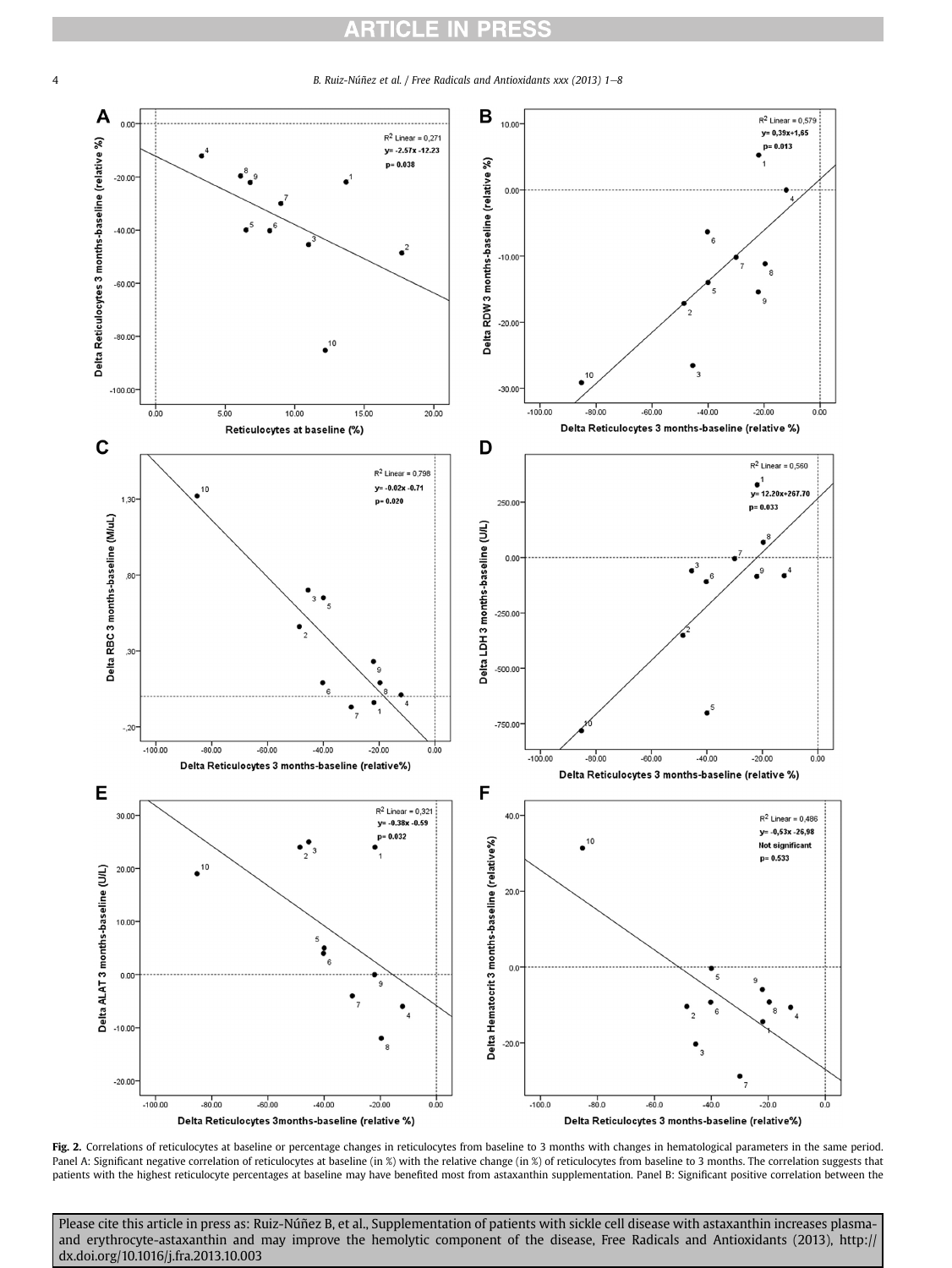dose was based on 12 mg astaxanthin/70 kg. Children weighing less than 40 kg took 8 mg astaxanthin/day and adults and children above 40 kg took 12 mg astaxanthin/day. Each soft gel capsule contained 4 mg astaxanthin, 10 IU vitamin E (as d-alpha-tocopherol), 64  $\mu$ g  $\beta$ -carotene, 40  $\mu$ g lutein and 72  $\mu$ g canthaxanthin. The capsules contained glycerol and safflower oil as wetting and filling agents, respectively. The capsules were taken in the morning together with or just after a fat-containing breakfast, as astaxanthin absorption is improved in the presence of lipid based formulations[.45](#page-7-0) A compliance intake form was handed to all patients to check daily capsules intake.

#### 2.3. Sample collection and analyses

Blood (3 mL) and EDTA-anticoagulated blood (4 mL) were collected by venipuncture from fasting subjects at baseline and after 1, 2 and 3 months astaxanthin supplementation. To avoid major variations in the plasma- and/or RBC-astaxanthin levels, patients were asked to visit the hospital for blood sampling in the morning,  $20-24$  h after the last astaxanthin intake.

Serum was separated by centrifuging the blood for 10 min at 1200 g. Measurements of CRP, LDH, bilirubin, creatinine and alanine aminotransferase (ALAT) were performed in Sint Maarten Medical Center (Vitros ® 5600 Integrated System, Johnson & Johnson, Puerto Rico).

EDTA-anticoagulated whole blood was used for a complete blood cell count (RBCs, white blood cells and platelets) and the measurements of hemoglobin, hematocrit and reticulocytes in the Sint Maarten Medical Center (Cell-Dyn ® 3200, Oduber Agencies (Abbott Diagnostics), Curaçao). The remaining EDTA-blood was centrifuged for 10 min at 1000 g for the separation of plasma and RBCs in a cooled centrifuge (4  $^{\circ}$ C). 200  $\mu$ L of EDTA-plasma were transferred into a teflon-sealable Sovirel tube containing 2.75 mL of an antioxidant solution (containing EDTA, ascorbic acid, pyrogallol and butylated hydroxytoluene in methanol/water) for the preservation of carotenoids. The remaining EDTA-plasma was subsequently divided in equal portions of about 250 µL and pipetted into 2.5 mL round plastic tubes.

After both plasma and buffy coat were removed, RBCs were washed three times with 0.9% NaCl to prepare packed cells. After washing, the cell mass was suspended in 1 mL phosphate-buffered saline (pH = 7.4). From this suspension, 500  $\mu$ L were transferred into a teflon-sealable Sovirel tube containing 2.75 mL of an antioxidant mix for the preservation of carotenoids. Total cell counts of the washed RBC suspensions were also performed.

All tubes were frozen at  $-20$  °C until transport and analyses in The Netherlands. Transport to The Netherlands was done in dry ice. Plasma- and RBC-astaxanthin were determined with HPLC/VIS in the University Medical Center Groningen (UMCG; The Netherlands), using previously described procedures.<sup>46,47</sup> For the calculation of RBC-astaxanthin, we corrected the astaxanthin concentration for the hematocrit to obtain the concentration per packed cells.

Plasma arginine, homoarginine, ADMA and symmetric dimethylarginine (SDMA) were determined with reversed-phase HPLC with fluorescence detection in the VU Medical Center Amsterdam (VUmc; The Netherlands) using previously described procedures.<sup>48,49</sup>

#### 2.4. Statistics

Statistical analyses were performed with PASW version 18.0 (SPSS Inc, Chicago, IL). Data were analyzed with paired-samples ttests applying Bonferroni correction for multiple time points to determine whether there were significant longitudinal changes in each of the parameters. Bivariate correlations using Spearman's correlation coefficient were performed between reticulocytes (%) at baseline and the relative change in reticulocytes (%) between 3 months and baseline, and also between the relative change in reticulocytes (%) between 3 months and baseline and the changes in the same period of the other parameters. Linear regression was used to model the relationship between the aforementioned variables, for the calculation of both the slope and intercept of the linear equation from the observed correlations.

#### 3. Results

All patients had been diagnosed with homozygous SCD (HbSS) in Sint Maarten. The occasionally low MCV suggests that at least 7 of them might have concomitant alpha-thalassemia or (less prob $ably$ ) HbS $\beta^\circ$ . Their hemoglobin profiles, as established with HPLC at baseline, did not reveal any HbA. We found that the supplement was well tolerated. There were no signs or complaints of sideeffects and many of the patients reported spontaneously that they 'felt much better' during the study.

#### 3.1. Astaxanthin supplementation increased plasma- and RBCastaxanthin levels

Both plasma- and RBC-astaxanthin increased from baseline (plasma mean: 33 nmol/L; RBC mean: 11 nmol/L packed RBC, respectively) to  $1-3$  months (plasma means: 225, 174, 167 nmol/L: RBC means: 149, 100, 71 nmol/L packed RBC) [\(Table 1\)](#page-1-0). [Fig. 1](#page-2-0) shows the courses of the mean plasma- (panel A) and RBC- (panel B) astaxanthin, together with the individual courses across the 3 months of supplementation.

#### 3.2. Astaxanthin supplementation decreased reticulocytes, RDW, MCV and MCH

Hematological parameters are shown in [Table 1.](#page-1-0) Reticulocyte percentages decreased from baseline to 3 months  $(9.5-5.6%)$  and from 2 to 3 months  $(8.8-5.6%)$ . Concomitantly, also the RDW decreased from baseline to 3 months ( $19.2-16.7%$ ) and from and  $2-$ 3 months (19.0 $-16.7$ %). The MCV decreased from 2 to 3 months  $(87.8-85.5$  fL), and the MCH decreased from baseline to 3 months  $(29.8-28.0 \text{ pg})$ . [Fig. 1](#page-2-0) shows the courses of the RDW (panel C) and reticulocytes (panel D) across the 3-month astaxanthin supplementation period, together with the individual courses for the 10 patients. No significant differences were found between any of the other measured hematological and clinical chemical parameters across the different sampling points [\(Table 1\)](#page-1-0).

relative change of reticulocytes from baseline to 3 months (in %) and the change of the relative RDW (in %) in the same period. Panel C: Significant negative correlation between the relative change of reticulocytes from baseline to 3 months (in %) and the change of RBC counts (in 10<sup>6</sup>/µL) in the same period. Panel D: Significant positive correlation between the relative change of reticulocytes from baseline to 3 months (in %) and the change of LDH (in U/L) in the same period. Panel E: Significant negative correlation between the relative change of reticulocytes from baseline to 3 months (in %) and the change of ALAT (in U/L) in the same period. The correlation suggests that patients with the greatest relative decreases in reticulocyte percentages presented the highest increases in ALAT. Panel F: Insignificant negative correlation between the relative change of reticulocytes from baseline to 3 months (in %) and the relative change of the hematocrit (in %) in the same period. The insignificance of this relation suggests that the relative decrease of reticulocyte percentage was not accompanied with an increase of the hematocrit, which is an important determinant of the rheology. Abbreviations: ALAT, alanine aminotransferase; LDH, lactate dehydrogenase; RBC, red blood cells; RDW, red blood cell distribution width.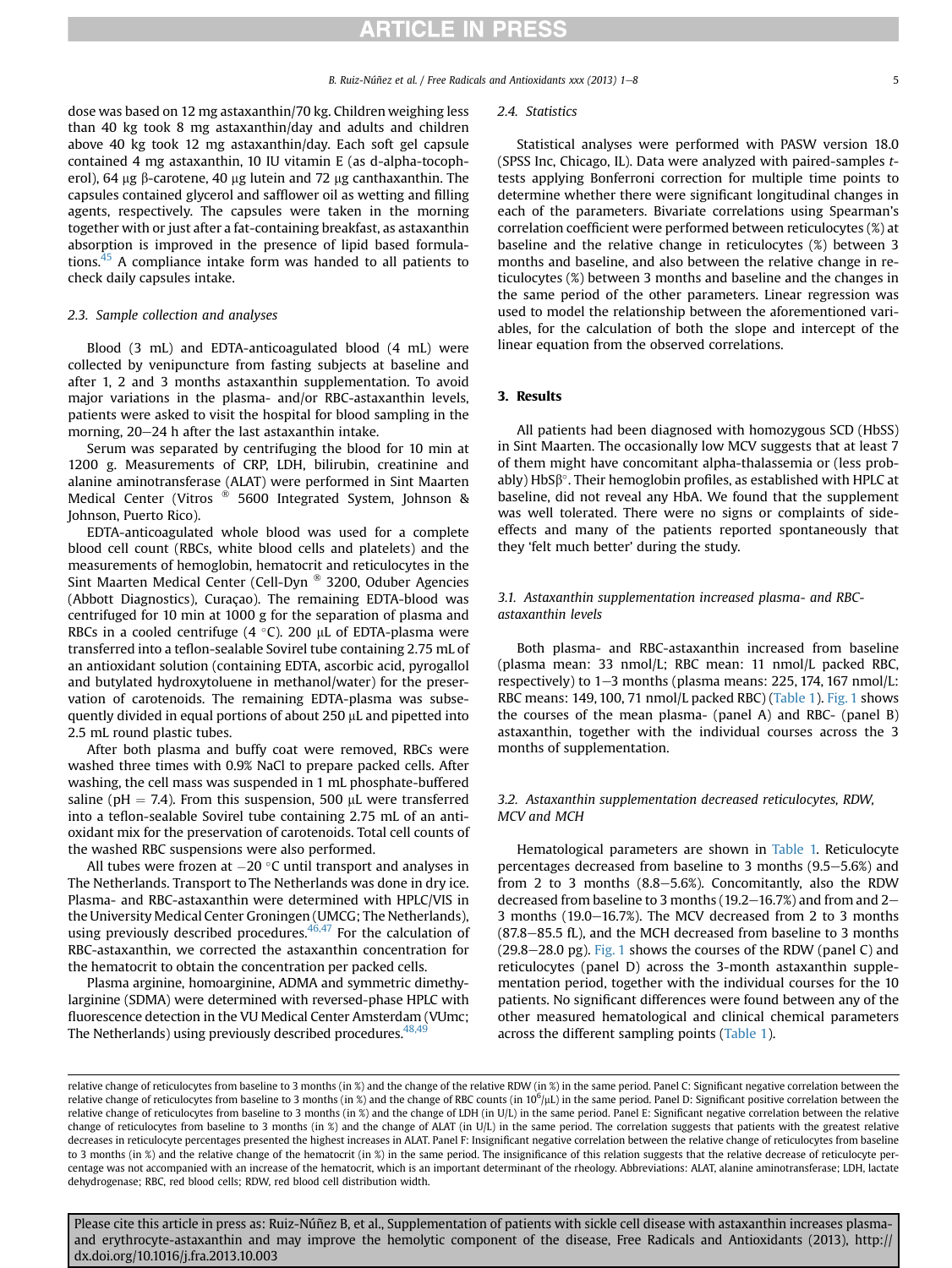3.3. Astaxanthin supplementation decreased plasma arginine but did not change homoarginine, ADMA, SDMA and the ADMA/arginine ratio

We found that the plasma arginine concentrations of the SCD patients ([Table 1\)](#page-1-0) were lower and ADMA levels higher, than the reference values that have previously been established with the same method ([Table 1](#page-1-0)).<sup>[48](#page-7-0)</sup> Current arginine levels were also lower than those of our own historical controls (for subjects with HbAA (median 67; range 60–88 nmol/L)<sup>[13](#page-6-0)</sup>). On the other hand, the SDMA ([Table 1](#page-1-0); historical controls HbAA: median 0.33; range  $0.33-$ 0.35 nmol/L) and ADMA concentrations (HbAA: median 0.33; range  $0.32-0.35$  nmol/L) were higher in the current SCD study group. During astaxanthin supplementation, arginine levels decreased from 2 to 3 months (46.6–39.4 nmol/L), but no changes were found in either homoarginine, ADMA, SDMA or the ADMA/arginine ratio ([Table 1\)](#page-1-0).

### 3.4. Correlations between changes in reticulocytes and hematological parameters

The correlation between reticulocytes at baseline and the percentage change in reticulocytes from baseline to 3 months is shown in [Fig. 2,](#page-3-0) panel A ( $p = 0.038$ ). The correlation indicates that the higher the baseline reticulocyte count, the higher percentage decrease in reticulocytes during astaxanthin supplementation. Reticulocyte count at baseline explained 27% of the reduction in reticulocytes from baseline to 3 months.

Positive correlations were found between the relative change in reticulocytes and the relative change in RDW ( $p = 0.013$ ) ([Fig. 2B](#page-3-0)) and LDH ( $p = 0.033$ ) [\(Fig. 2,](#page-3-0) panel D), indicating that the decreases in reticulocytes from baseline to 3 months corresponded with decreases in both RDW and LDH. Significant negative correlations were found between the relative change in reticulocytes from baseline to 3 months and the relative changes in RBC ( $p = 0.020$ ) ([Fig. 2](#page-3-0), panel C) and ALAT ( $p = 0.032$ ) [\(Fig. 2](#page-3-0), panel E) in the same period, indicating that the decrease in reticulocytes corresponded with increases of both RBC and ALAT. The relative change in reticulocytes from baseline to 3 months explained 58, 80, 56 and 32% of the changes in RDW, RBC, LDH and ALAT, respectively. The correlation between the relative change in reticulocytes from baseline to 3 months and the relative change in the hematocrit during the same period did not reach significance ( $p = 0.533$ ) ([Fig. 2,](#page-3-0) panel F).

#### 4. Discussion

In this open label pilot study we supplemented 10 SCD patients in Dutch Sint Maarten with a daily oral dose of  $8-12$  mg astaxanthin during 3 months. The primary goal was to investigate whether astaxanthin incorporated into the RBC of these patients, and, secondary, whether this incorporation ameliorated the hemolytic component of the disease. Most importantly, we found that both plasma- and RBC-astaxanthin increased from baseline to  $1-3$ months ([Table 1\)](#page-1-0). Reticulocytes and RDW decreased from both baseline and 2 months-3 months, MCV from 2 to 3 months and MCH from baseline to 2 months. There were, however, no changes in plasma ADMA concentrations. To our knowledge, this was the first time that astaxanthin supplementation was studied in SCD patients.

#### 4.1. Astaxanthin kinetics and incorporation into RBC

We found that both plasma- and RBC-astaxanthin had increased after 1 month of astaxanthin supplementation ([Fig. 1,](#page-2-0) panels A and B), and decreased slightly thereafter until 3 months, although this decrease was not significant. The incorporation of astaxanthin in RBC confirms both the study of Nakagawa et  $al<sup>37</sup>$  $al<sup>37</sup>$  $al<sup>37</sup>$ and our previous study, where we showed that after a single oral 40 mg dose, astaxanthin increases rapidly in the plasma of healthy subjects (peak value at 8 h) and somewhat later in their RBC (peak at 12 h). Subsequently, astaxanthin decreased rapidly in both plasma and RBC, with estimated half-lives of 18 and 28 h, respectively, suggesting that to reach RBC steady state levels, daily supplementation may be needed, at least until a whole body equilibrium is reached, if any. $51$  Consistent with our previous study, we found that both plasma and RBC levels were subject to high intra- and inter-individual variations ([Fig. 1,](#page-2-0) panels A and B), which was attributed to non-standardized time difference between the last astaxanthin intake and blood sampling, fluctuating background astaxanthin intakes from the diet, variable bioavailability, large distribution volume, (induced) degradation, and possibly other factors.<sup>[51](#page-7-0)</sup>

In our previous study in healthy subjects with a single dose of 40 mg astaxanthin and a subsequent 8 mg maintenance dose during 17 days,  $51$  we found that RBC contained medians of 44 and 49% from the plasma astaxanthin concentration, respectively. Also these data were subject to high intra- and inter-individual variations. These medians were, however, comparable with the estimated 43% calculated from the study of Nakagawa et al, $37$  who supplemented healthy adults for 12 weeks with either 6 or 12 mg astaxanthin/day. In the present study with SCD patients, we found that the mean RBC concentration was 36% of the plasma concentration at baseline, but rose to almost double after 1 month supplementation ( $p = 0.001$ ) [\(Table 1\)](#page-1-0). Whether the seemingly deviant baseline distribution of astaxanthin between plasma and RBC and the observed response of this distribution relates to the time of sampling after daily oral supplementation, the higher RBC turnover in SCD or other factors, should be studied in a larger population.

#### 4.2. Effects of astaxanthin on the hemolytic component

SCD is characterized by chronic hemolysis, high reticulocyte counts<sup>[52](#page-7-0)</sup> and low RBC half-lives (5–10 days; reference: 25–40 days). $<sup>2</sup>$  $<sup>2</sup>$  $<sup>2</sup>$  The observed modest decreases of reticulocytes and RDW</sup> from both baseline and 2 months-3 months, the MCH from baseline to 3 months and the MCV from 2 to 3 months, suggests that RBC turnover diminished slightly, but notably in the last month of supplementation. A more detailed evaluation suggested that patients with the highest percentage reticulocytes at baseline might have benefited most from astaxanthin supplementation, as they presented the highest relative decrease in reticulocytes [\(Fig. 2,](#page-3-0) panel A). This observation was consistent with the correlations found between the relative change in reticulocytes between 3 months and baseline and the changes across the same period in RDW (positive), RBC count (negative) and LDH (positive) ([Fig. 2,](#page-3-0) panels B, C and D, respectively), altogether suggesting that there was a slight decrease in RBC turnover notably after 2 months of supplementation.

#### 4.3. Possible adverse effects

Somewhat unexpectedly, we found that the change in reticulocytes across the 3 months supplementation period correlated with an increase in ALAT, suggesting that patients with the highest decreases in reticulocytes exhibited the highest ALAT increases ([Fig. 2](#page-3-0), panel E). Meanwhile, the group ALAT activity did not change, while all subjects presented ALAT values within the reference range ([Table 1](#page-1-0)). We have at present no explanation for this suggested slight deterioration of liver function that came along with the decrease of the reticulocyte counts. No changes of ALAT activities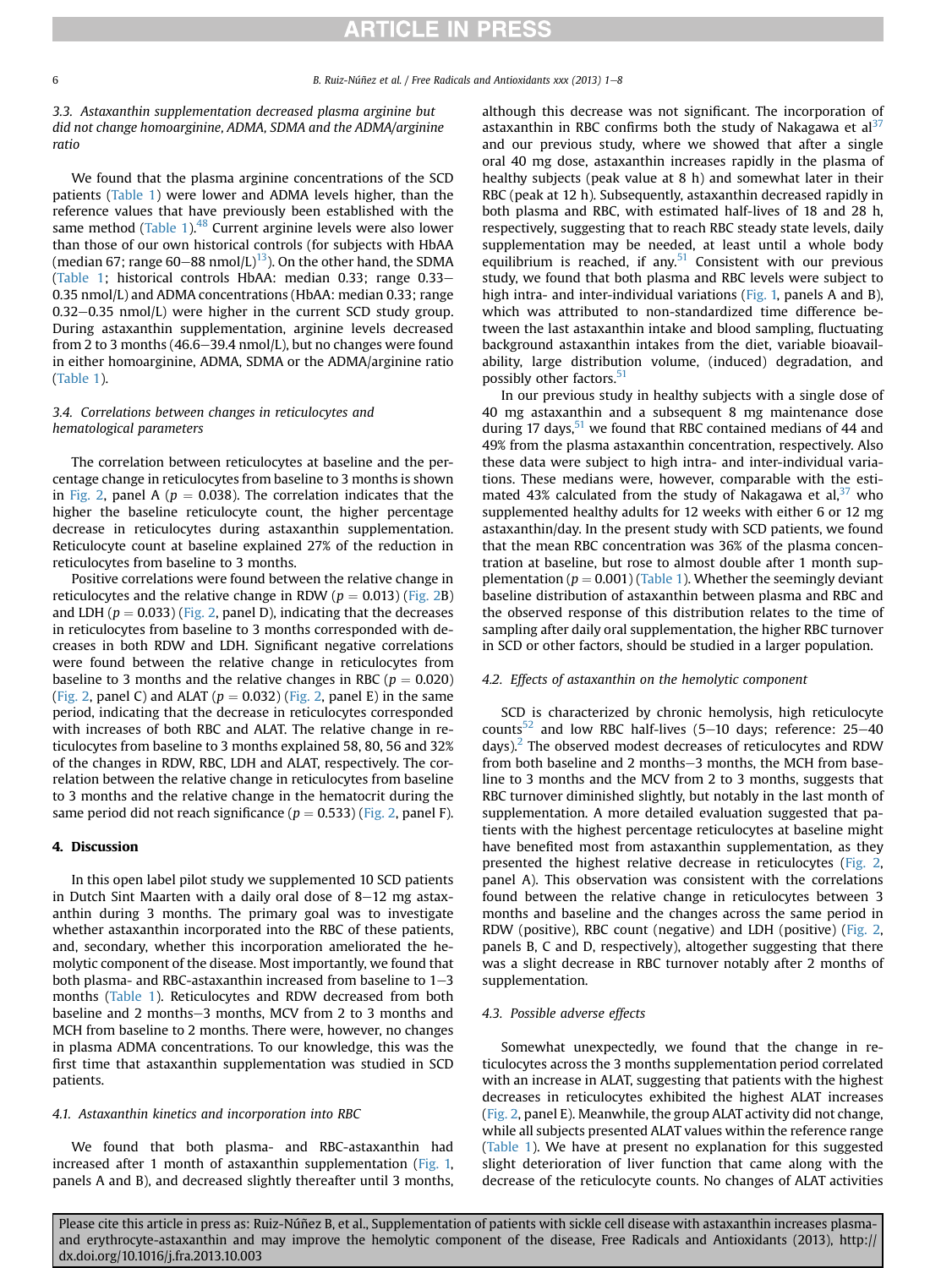<span id="page-6-0"></span>have been reported in other astaxanthin supplementation studies. For instance, no changes in any transaminase were noted during the 12-week study of Nakagawa et  $al<sup>37</sup>$  $al<sup>37</sup>$  $al<sup>37</sup>$  with either 6 or 12 mg astaxanthin/day.

Fortunately, the change of reticulocytes did not correlate significantly with a concomitant change of the hematocrit [\(Fig. 2,](#page-3-0) panel F). Optimal oxygen transport efficiency for SCD patients occurs at a relatively low hematocrit. Sickle cells (either reversibly or irreversibly sickled cells) are intrinsically more rigid and viscous<sup>[53](#page-7-0)</sup> and any augmentation of the hematocrit might be considered as an undesired effect.

We also found a decrease in arginine levels between 2 and 3 months of astaxanthin supplementation, though the levels at 3 months were not different from baseline. These changes did not cause any change in the ADMA/arginine ratio. Arginine is the substrate for NO synthesis, while ADMA inhibits NO formation. Consequently, any increase in the ADMA/arginine ratio, might reduce NO availability, causing a less favorable condition with less vasodilatation.<sup>12</sup>

#### 4.4. Limitations

Apart from the astaxanthin kinetics, none of the presently reported changes in hematological and clinical chemical parameters, either positive or negative, might be related to the supplementation, since the current study was not placebo controlled. It is for instance known that these parameters may vary with season, with e.g. variable exposure to infectious agents.

#### 5. Conclusions

This open label pilot study showed that oral astaxanthin supplementation increases astaxanthin concentrations in both plasma and RBC of SCD patients without any observed adverse reactions. Most promising, we found a slight reduction of the reticulocyte count after 3 months, probably indicating a lower hemolysis; while many of the patients reported that they 'felt better'. Whether these effects are causally related to the intervention is worth being investigated in a larger randomized controlled intervention study, where astaxanthin would be provided at a similar or higher dose during a trial that preferably lasts for more than 3 months. It might be even better to include astaxanthin into a supplemental mix with other antioxidants (e.g. low dose vitamin  $E<sub>54</sub>$  $E<sub>54</sub>$  $E<sub>54</sub>$  beta-carotene, vitamin C and folic acid), minerals (selenium if necessary; and notably zinc<sup>55,56</sup>;), amino acids (notably arginine<sup>57,58</sup>), fish oil<sup>[54,59](#page-7-0)</sup> and vitamin D.[60](#page-7-0) Antioxidants do not work on their own but are rather part of a yet poorly understood antioxidant network of free radical scavengers, quenchers and antioxidant enzymes and therefore, it seems improbable to find a single "magic bullet" to prevent or treat any disease associated with oxidative stress.<sup>20</sup>

#### Conflicts of interest

All authors have none to declare.

#### Acknowledgments

We thank Cyanotech Corp. for providing us with the astaxanthin supplements. We also thank Mr. H.J.R. Velvis from (University Medical Center Groningen) for his logistic and analytical assistance. Also the medical doctors and their staff in the Sint Maarten Medical Centre and the technicians of the Sint Maarten Laboratory Services are gratefully acknowledged for their much appreciated help in this project.

#### References

- 1. [Schnog JJ, Lard LR, Rojer RA, Van der Dijs FP, Muskiet FA, Duits AJ. New con](http://refhub.elsevier.com/S2231-2536(13)00047-7/sref1)[cepts in assessing sickle cell disease severity.](http://refhub.elsevier.com/S2231-2536(13)00047-7/sref1) Am J Hematol.  $1998;58:61-66$  $1998;58:61-66$ .
- 2. Serjeant GR. Sickle Cell Disease[. 2nd ed. Oxford, UK: Oxford University Press;](http://refhub.elsevier.com/S2231-2536(13)00047-7/sref2) [1992](http://refhub.elsevier.com/S2231-2536(13)00047-7/sref2).
- 3. [Morris CR. Mechanisms of Vasculopathy in sickle cell disease and thalassemia.](http://refhub.elsevier.com/S2231-2536(13)00047-7/sref3) Hematology[. 2008 January 1;2008:177](http://refhub.elsevier.com/S2231-2536(13)00047-7/sref3)-[185.](http://refhub.elsevier.com/S2231-2536(13)00047-7/sref3)
- 4. [Repka T, Hebbel RP. Hydroxyl radic formation by sickle erythrocyte mem](http://refhub.elsevier.com/S2231-2536(13)00047-7/sref4)[branes: role pathologic iron deposits cytoplasmic reducing agents.](http://refhub.elsevier.com/S2231-2536(13)00047-7/sref4) Blood. 1991 Nov 15:78:2753-[2758.](http://refhub.elsevier.com/S2231-2536(13)00047-7/sref4)
- 5. [Hebbel RP, Boogaerts MA, Eaton JW, Steinberg MH. Erythrocyte adherence to](http://refhub.elsevier.com/S2231-2536(13)00047-7/sref5) [endothelium in sickle-cell anemia. A possible determinant of disease severity.](http://refhub.elsevier.com/S2231-2536(13)00047-7/sref5) N Engl J Med[. 1980;302:992](http://refhub.elsevier.com/S2231-2536(13)00047-7/sref5)-[995](http://refhub.elsevier.com/S2231-2536(13)00047-7/sref5).
- 6. [Turhan A, Weiss LA, Mohandas N, Coller BS, Frenette PS. Primary role for](http://refhub.elsevier.com/S2231-2536(13)00047-7/sref6) [adherent leukocytes in sickle cell vascular occlusion: a new paradigm.](http://refhub.elsevier.com/S2231-2536(13)00047-7/sref6) Proc Natl Acad Sci[. 2002 March 05;99:3047](http://refhub.elsevier.com/S2231-2536(13)00047-7/sref6)-[3051](http://refhub.elsevier.com/S2231-2536(13)00047-7/sref6).
- 7. [Zennadi R. Role and regulation of sickle red cell interactions with other cells:](http://refhub.elsevier.com/S2231-2536(13)00047-7/sref7) [ICAM-4 and other adhesion receptors.](http://refhub.elsevier.com/S2231-2536(13)00047-7/sref7) Transfus Clinique Biologique. 2008;15:  $23 - 28$  $23 - 28$  $23 - 28$
- 8. [Aslan M, Ryan TM, Adler B, et al. Oxygen radical inhibition of nitric oxide](http://refhub.elsevier.com/S2231-2536(13)00047-7/sref8)[dependent vascular function in sickle cell disease.](http://refhub.elsevier.com/S2231-2536(13)00047-7/sref8) Proc Natl Acad Sci U S A. [2001;98:15215](http://refhub.elsevier.com/S2231-2536(13)00047-7/sref8)-[15220](http://refhub.elsevier.com/S2231-2536(13)00047-7/sref8).
- 9. [Reiter C, Gladwin M. An emerging role for nitric oxide in sickle cell disease](http://refhub.elsevier.com/S2231-2536(13)00047-7/sref9) [vascular homeostasis and therapy.](http://refhub.elsevier.com/S2231-2536(13)00047-7/sref9) Curr Opin Hematol. 2003;10:99-[107](http://refhub.elsevier.com/S2231-2536(13)00047-7/sref9).
- 10. [Mori M, Gotoh T. Regulation of nitric oxide production by arginine metabolic](http://refhub.elsevier.com/S2231-2536(13)00047-7/sref10) enzymes. [Biochem Biophys Res Commun](http://refhub.elsevier.com/S2231-2536(13)00047-7/sref10). 2000;275:715-[719.](http://refhub.elsevier.com/S2231-2536(13)00047-7/sref10)
- 11. [Morris S. Regulation of enzymes of the urea cycle and arginine metabolism.](http://refhub.elsevier.com/S2231-2536(13)00047-7/sref11) [Annu Rev Nutr](http://refhub.elsevier.com/S2231-2536(13)00047-7/sref11). 2002;22:87-[105](http://refhub.elsevier.com/S2231-2536(13)00047-7/sref11).
- 12. [Morris CR, Kuypers FA, Larkin S, Vichinsky EP, Styles LA. Patterns of arginine](http://refhub.elsevier.com/S2231-2536(13)00047-7/sref12) [and nitric oxide in patients with sickle cell disease with vaso-occlusive crisis](http://refhub.elsevier.com/S2231-2536(13)00047-7/sref12) and acute chest syndrome. [J Pediatr Hematology/oncology](http://refhub.elsevier.com/S2231-2536(13)00047-7/sref12). 2000;22:515-[520.](http://refhub.elsevier.com/S2231-2536(13)00047-7/sref12)
- 13. [Schnog JB, Teerlink T, van der Dijs FPL, Duits AJ, Muskiet FAJ. Plasma levels of](http://refhub.elsevier.com/S2231-2536(13)00047-7/sref13) [asymmetric dimethylarginine \(ADMA\), an endogenous nitric oxide synthase](http://refhub.elsevier.com/S2231-2536(13)00047-7/sref13) [inhibitor, are elevated in sickle cell disease.](http://refhub.elsevier.com/S2231-2536(13)00047-7/sref13) Ann Hematol. 2005;84:282-[286](http://refhub.elsevier.com/S2231-2536(13)00047-7/sref13).
- 14. [Kato G, Wang Z, Machado R, Blackwelder W, Taylor J, Hazen S. Endogenous](http://refhub.elsevier.com/S2231-2536(13)00047-7/sref14) [nitric oxide synthase inhibitors in sickle cell disease: abnormal levels and](http://refhub.elsevier.com/S2231-2536(13)00047-7/sref14) [correlations with pulmonary hypertension, desaturation, haemolysis, organ](http://refhub.elsevier.com/S2231-2536(13)00047-7/sref14) [dysfunction and death.](http://refhub.elsevier.com/S2231-2536(13)00047-7/sref14) Br J Haematol. 2009;145:506-[513](http://refhub.elsevier.com/S2231-2536(13)00047-7/sref14).
- 15. [Landburg PP, Teerlink T, Biemond BJ, et al. Plasma asymmetric dimethylargi](http://refhub.elsevier.com/S2231-2536(13)00047-7/sref15)[nine concentrations in sickle cell disease are related to the hemolytic pheno-](http://refhub.elsevier.com/S2231-2536(13)00047-7/sref15)type. [Blood Cells Mol Dis](http://refhub.elsevier.com/S2231-2536(13)00047-7/sref15). 2010;44:229-[232.](http://refhub.elsevier.com/S2231-2536(13)00047-7/sref15)
- 16. D'[Alecy L, Billecke S. Massive quantities of asymmetric dimethylarginine](http://refhub.elsevier.com/S2231-2536(13)00047-7/sref16) [\(ADMA\) are incorporated in red blood cell proteins and may be released by](http://refhub.elsevier.com/S2231-2536(13)00047-7/sref16) [proteolysis following hemolytic stress.](http://refhub.elsevier.com/S2231-2536(13)00047-7/sref16) Blood Cells Mol Dis. 2010;45:40.
- 17. [Davids M, van Hell A, Visser M, Nijveldt R, van Leeuwen PAM, Teerlink T. Role](http://refhub.elsevier.com/S2231-2536(13)00047-7/sref17) [of the human erythrocyte in generation and storage of asymmetric dimethy-](http://refhub.elsevier.com/S2231-2536(13)00047-7/sref17)larginine. [Am J Physiol Heart Circ Physiol](http://refhub.elsevier.com/S2231-2536(13)00047-7/sref17). 2012;302:H1762-[H1770.](http://refhub.elsevier.com/S2231-2536(13)00047-7/sref17)
- 18. [Fibach E, Rachmilewitz E. The role of oxidative stress in hemolytic anemia.](http://refhub.elsevier.com/S2231-2536(13)00047-7/sref18) Curr Mol Med[. 2008 Nov;8:609](http://refhub.elsevier.com/S2231-2536(13)00047-7/sref18)-[619](http://refhub.elsevier.com/S2231-2536(13)00047-7/sref18).
- 19. [Egger G, Dixon J. Non-nutrient causes of low-grade, systemic in](http://refhub.elsevier.com/S2231-2536(13)00047-7/sref19)flammation: support for a 'canary in the mineshaft' [view of obesity in chronic disease.](http://refhub.elsevier.com/S2231-2536(13)00047-7/sref19) Obes Rev[. 2011;12:339](http://refhub.elsevier.com/S2231-2536(13)00047-7/sref19)-[345.](http://refhub.elsevier.com/S2231-2536(13)00047-7/sref19)
- 20. [Ruiz-Núñez B, Pruimboom L, Dijck-Brouwer DAJ, Muskiet FAJ. Lifestyle and](http://refhub.elsevier.com/S2231-2536(13)00047-7/sref20) [nutritional imbalances associated with Western diseases: causes and conse](http://refhub.elsevier.com/S2231-2536(13)00047-7/sref20)[quences of chronic systemic low grade in](http://refhub.elsevier.com/S2231-2536(13)00047-7/sref20)flammation in an evolutionary context. J Nutr Biochem[. 2013;24:1183](http://refhub.elsevier.com/S2231-2536(13)00047-7/sref20)-[1201.](http://refhub.elsevier.com/S2231-2536(13)00047-7/sref20)
- 21. [Hundekar P, Suryakar A, Karnik A, Katkam R, Joshi N, Ghone R. Level of nitric](http://refhub.elsevier.com/S2231-2536(13)00047-7/sref21) [oxide and antioxidant vitamins in sickle cell anaemia patients.](http://refhub.elsevier.com/S2231-2536(13)00047-7/sref21) Indian J Physiol Pharmacol[. 2012;56:125](http://refhub.elsevier.com/S2231-2536(13)00047-7/sref21)-[129](http://refhub.elsevier.com/S2231-2536(13)00047-7/sref21).
- 22. [Ren H, Ghebremeskel K, Okpala I, Lee A, Ibegbulam O, Crawford M. Patients](http://refhub.elsevier.com/S2231-2536(13)00047-7/sref22) [with sickle cell disease have reduced blood antioxidant protection.](http://refhub.elsevier.com/S2231-2536(13)00047-7/sref22) Int J Vitam Nutr Res. 2008 May: 78: 139-[147](http://refhub.elsevier.com/S2231-2536(13)00047-7/sref22).
- 23. [Natta CL, Machlin LJ, Brin M. A decrease in irreversibly sickled erythrocytes in](http://refhub.elsevier.com/S2231-2536(13)00047-7/sref23) [sickle cell anemia patients given vitamin E.](http://refhub.elsevier.com/S2231-2536(13)00047-7/sref23) Am J Clin Nutr.  $1980;33:968-971$ .
- 24. [Kalpravidh R, Siritanaratkul N, Insain P, et al. Improvement in oxidative stress](http://refhub.elsevier.com/S2231-2536(13)00047-7/sref24) [and antioxidant parameters in beta-thalassemia/Hb E patients treated with](http://refhub.elsevier.com/S2231-2536(13)00047-7/sref24) [curcuminoids.](http://refhub.elsevier.com/S2231-2536(13)00047-7/sref24) Clin Biochem.  $2010;43:424-429$ .
- 25. [Ohnishi ST, Ohnishi T. Vitro effects of aged garlic extract and other nutritional](http://refhub.elsevier.com/S2231-2536(13)00047-7/sref25) [supplements on sickle erythrocytes.](http://refhub.elsevier.com/S2231-2536(13)00047-7/sref25) The Journal of Nutrition. 2001 March 01:131:1085S-[1092S](http://refhub.elsevier.com/S2231-2536(13)00047-7/sref25).
- 26. [Nur E, Brandjes D, Teerlink T, et al. N-acetylcysteine reduces oxidative stress in](http://refhub.elsevier.com/S2231-2536(13)00047-7/sref26) [sickle cell patients.](http://refhub.elsevier.com/S2231-2536(13)00047-7/sref26) Ann Hematol.  $2012;91:1097-1105$  $2012;91:1097-1105$ .
- 27. [Bao B, Prasad AS, Beck FWJ, et al. Zinc supplementation decreases oxidative](http://refhub.elsevier.com/S2231-2536(13)00047-7/sref27) [stress, incidence of infection, and generation of in](http://refhub.elsevier.com/S2231-2536(13)00047-7/sref27)flammatory cytokines in [sickle cell disease patients.](http://refhub.elsevier.com/S2231-2536(13)00047-7/sref27) Translat Res. 2008;152:67-[80](http://refhub.elsevier.com/S2231-2536(13)00047-7/sref27).
- 28. [Martin HD, Ruck C, Schmidt M, et al. Chemistry of carotenoid oxidation and](http://refhub.elsevier.com/S2231-2536(13)00047-7/sref28) [free radical reactions.](http://refhub.elsevier.com/S2231-2536(13)00047-7/sref28) Pure Appl Chem. 1999;71:2253-[2262.](http://refhub.elsevier.com/S2231-2536(13)00047-7/sref28)
- 29. [Fassett R, Coombes J. Astaxanthin, oxidative stress, in](http://refhub.elsevier.com/S2231-2536(13)00047-7/sref29)flammation and cardio[vascular disease.](http://refhub.elsevier.com/S2231-2536(13)00047-7/sref29) Cardiology. 2009;5:333-[342.](http://refhub.elsevier.com/S2231-2536(13)00047-7/sref29)
- 30. [McNulty H, Jacob RF, Mason RP. Biologic activity of carotenoids related to](http://refhub.elsevier.com/S2231-2536(13)00047-7/sref30) [distinct membrane physicochemical interactions.](http://refhub.elsevier.com/S2231-2536(13)00047-7/sref30) Am J Cardiol. 2008;101(suppl [1\):S20](http://refhub.elsevier.com/S2231-2536(13)00047-7/sref30)-[S29](http://refhub.elsevier.com/S2231-2536(13)00047-7/sref30).